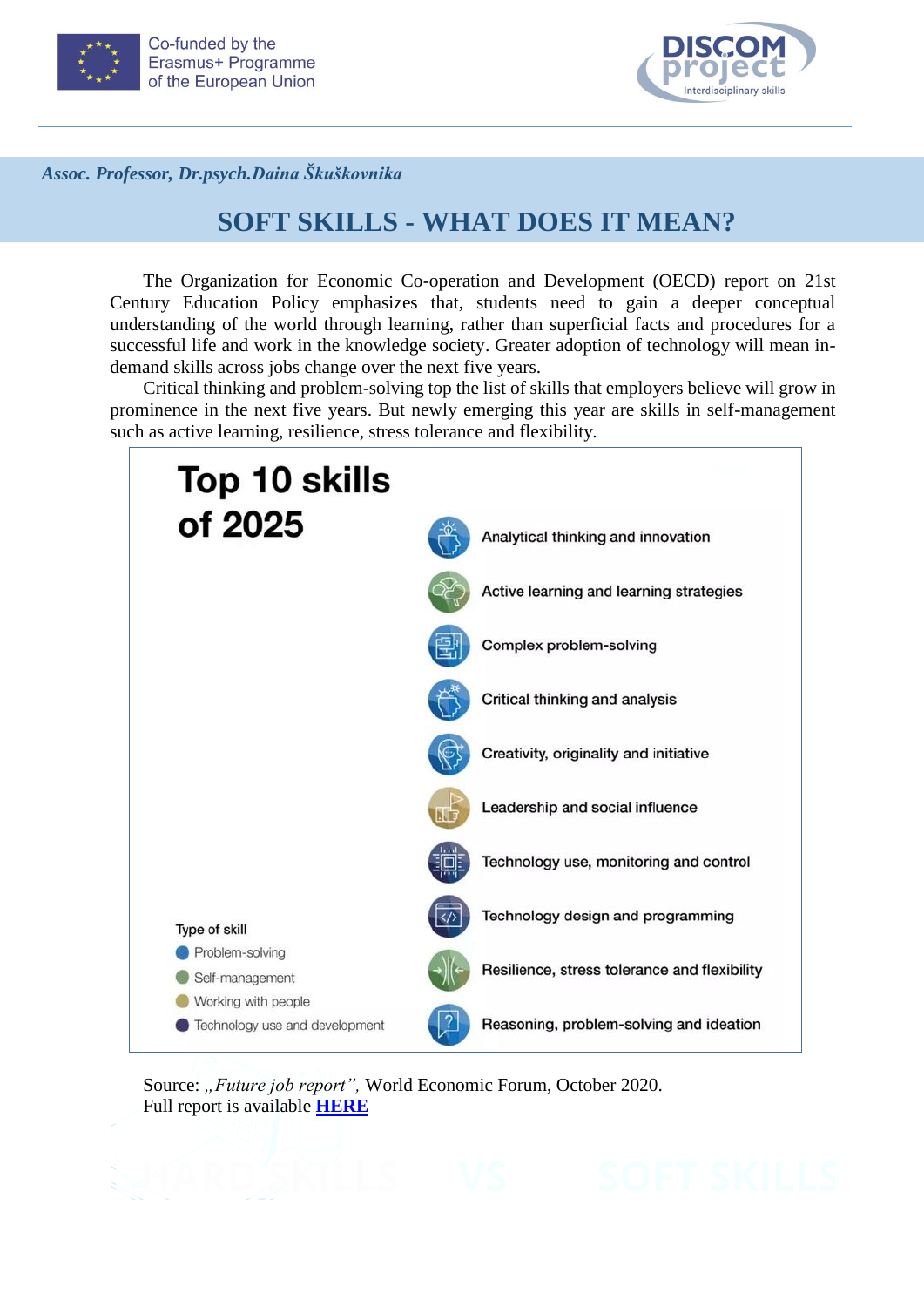



**Skills** are abilities and capacities to organize and execute processes and abilities of individuals to apply knowledge in a responsible and appropriate way to achieve a goal. Skills are a holistic part of the concept of competencies, which includes the mobilization of knowledge, skills, attitudes and values that help to achieve set goals or demands (OECD Report, ... Skills for 2030", full report is available **[HERE](https://www.oecd.org/education/2030-project/teaching-and-learning/learning/skills/Skills_for_2030_concept_note.pdf)**).

**"Hard Skills"** are methods or knowledge that an individual acquires at school or at the workplace. Examples of "hard skills" include IT programming languages, the nurse's ability to inject, the teacher's ability to teach a  $1<sup>st</sup>$  grade student to read etc.

**Interdisciplinary skills,** sometimes referred to as **"soft skills"**, are related to personality, human skills and work ethics. Most of these skills that an individual possesses are not taught directly but have been developed through life experiences both in the family, at school and through communication with friends as well.

In order to develop the abilities and skills needed in the future, an individual needs to have a good understanding of his or her personality, be aware of his or her strengths and weaknesses, and make a conscious decision about developing his or her skills and abilities.



More about differences between Soft skills and Hard skills available **[HERE](https://resumegenius.com/blog/resume-help/hard-skills-vs-soft-skills) [Watch VIDEO HERE](https://www.youtube.com/watch?v=_bZi-34IFxs&t=72s)**

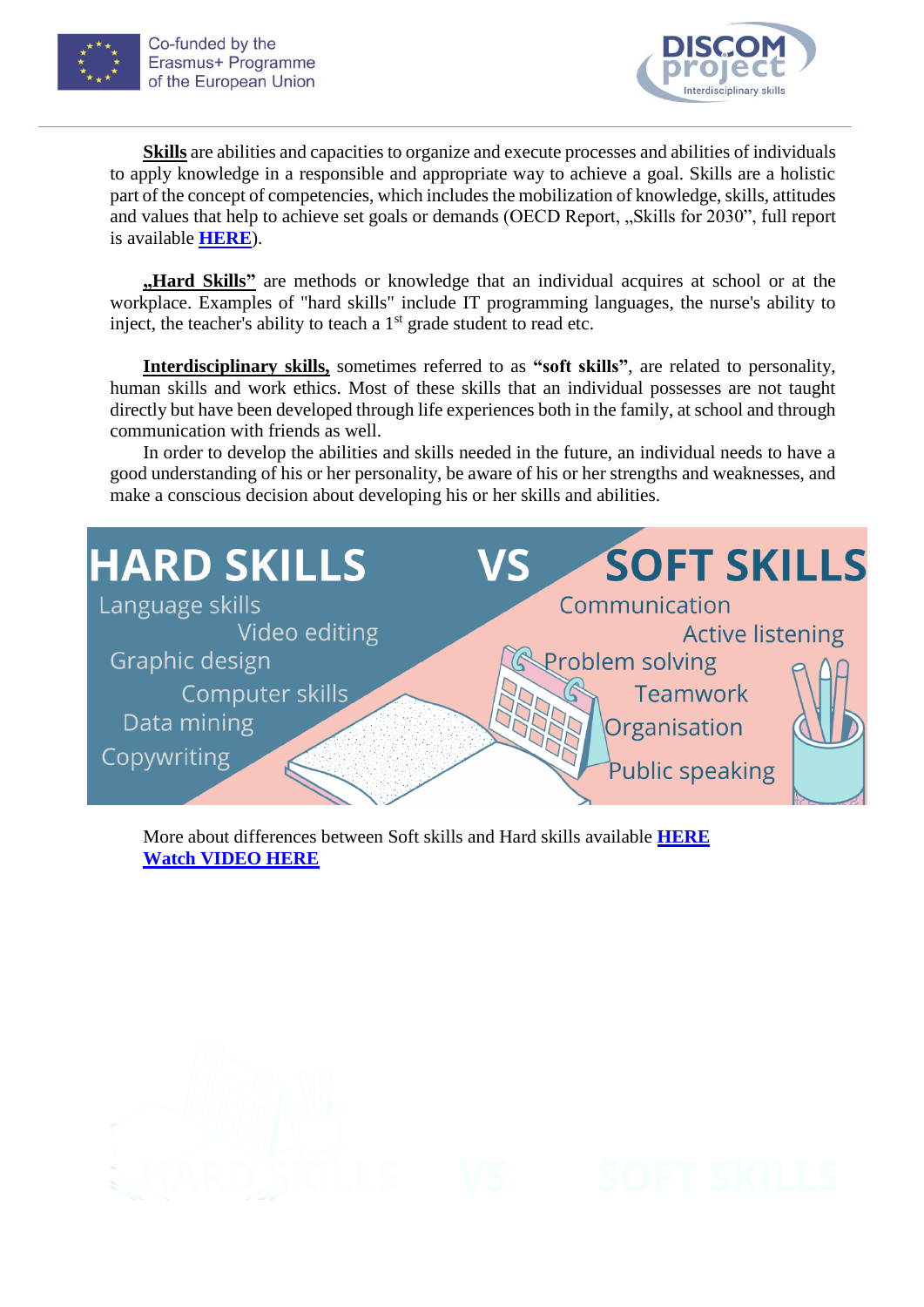



# **PERSONALITY**

An individual whose actions are in harmony with his or her abilities, beliefs, values, and sense of identity or mission is generally considered to be efficient. An individual's I-concept or personal identity includes his/her differing roles, including personal traits and abilities. Identity is formed and developed as a person grows through the process of "observation and reflection". Belonging to different groups that are significant for him/her forms the individual's social identity.

A particular personality trait, ability or skill may manifest itself to a greater or lesser extent for each and every individual. For example, one person is more hardworking, while another less so. Some people manage to communicate easily and effortlessly, while others have certain difficulties. For some of us, solving math problems is difficult, at the same time someone else is able to solve them very easily.

If research were to be carried out requesting final grades students of a country to sing a popular folk song and their achievements (melodic accuracy and knowledge of the lyrics) were assessed, the results could most likely be illustrated as a "normal distribution" (refer fig. 1).



Figure 1: Distribution of assessment of a trait (ability, skill) [Source](https://www.siic.lu.lv/mat/IT/M_11/default.aspx@tabid=17&id=270.html) 

Around 70% of respondents would show a more or less similar "normal" or average result. Around 15% would sing the song worse than other respondents as their ability to sign would be lower. This could have been influenced by a number of different factors - maybe some congenital language defects, poor musical ear or the inability to learn the lyrics. However, the fact that they are not able to sing the song as well as most students of their age does not mean that while assessing other skills for the same respondents they could not be on the other side of the distribution where the majority, those with the most pronounced skills, are in illustrated in the figure. In the case of the song there would also be around 15% of the respondents who would have higher skills in singing songs, respondents who most likely would have trained and developed their innate abilities and skills and were able to deliver a high quality performance.

Each individual – his or her abilities, skills and traits could possibly be described with thousands of features. Each person possesses a large set of characteristic features (around 15% of all features) that place the individual in the right side of the distribution illustrated in figure 1 – those skills or abilities that enable the individual to perform better, be more efficient, more talented and more ingenious than the rest.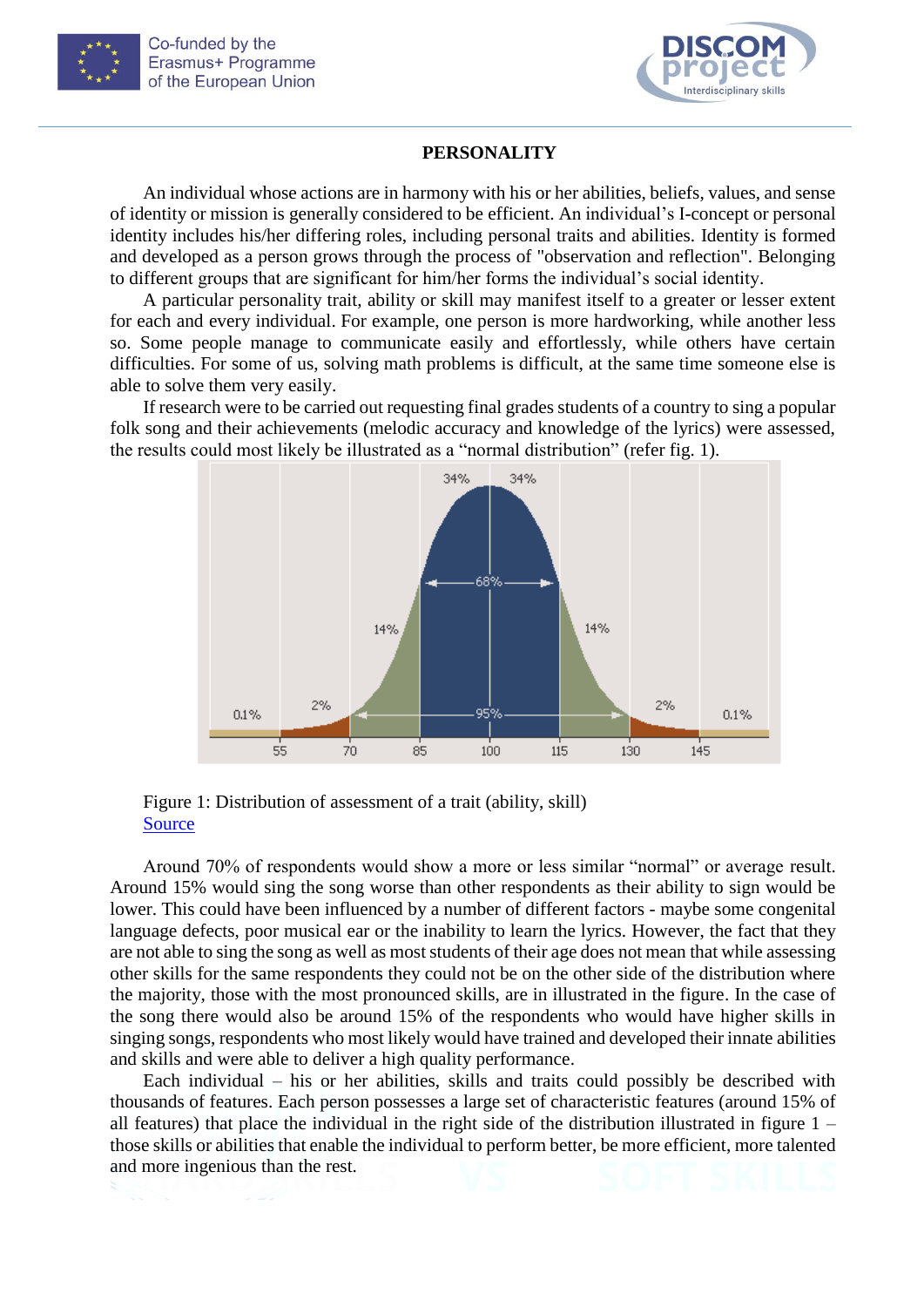



Unfortunately, each individual is also characterized by around 15% of skills, abilities, traits that place the individual in the left side of the distribution - those skills or abilities that make the individual to perform poorer, less efficient and not as talented as the rest.

The remaining 70% of set of skills, abilities and traits of each and every individual position him/her at the centre of the distribution – "normal" set of skills similar to the skills of other individuals.

The works of Nobel laureates in Economics Daniel Kahneman and Richard Thaler are based on the dimension characterising personality thinking system.

According to this dimension, people of system 1 who make decisions automatically, quickly, without mental effort (or with minimal effort), without voluntary control and perception, easily change their minds. They have little idea what will happen in the future. Such people often need protection against those who exploit their weaknesses (do not read "small print" in contracts, easily succumb to basic advertising, etc.). In turn, people of the  $2<sup>nd</sup>$  system are able to actively use rational thinking, pay attention to the mental activities related to effort. People make decisions consciously, plan their future, take responsibility for their decisions. Click **[HERE](https://www.scientificamerican.com/article/kahneman-excerpt-thinking-fast-and-slow/)** for further information.

Should one make decisions quickly and impulsively or think and consider everything? There is no one right answer to this question, both have their advantages and disadvantages. You can read more about this topic and the typical "mistakes of quick thinking" in Daniel Kahneman's book "*Thinking Fast and Slow*".

If a person consciously sets a goal to improve oneself, it is up to him/her to decide what to focus on - to identify and develop his/her talents or to train his/her not so well-developed skills and abilities.

# **PERSONALITY TYPES**

A personality trait is a relatively stable way in which a person feels and expresses one's emotions, thinks and behaves. The uniqueness of each person is formed by a different combination of personality traits characteristic of each individual and their mutual interaction. Using the fact that different traits form the normal distribution described above, two-factor models are often used for easier visual perception, allowing differences in personalities to be demonstrated clearly. However, it is important to remember that the 2 traits that are considered in any particular model may not be the dominating ones in that particular personality, because, as already mentioned for around 70% of the people the relevant dimensions would not be expressed but would exist at the "normal" level.

The most popular is Hans Eysenck's two-factor personality model, which considers two dimensions of personality: extraversion-introversion and neuroticism - emotional stability. Click **[HERE](https://en.wikipedia.org/wiki/Four_temperaments)** for further information.

Extremely extroverted people are characterized by sociability, openness, loudness, impulsivity, carelessness, activity, vigour, insistence, domination, search for impressions, while pronounced introverts are characterized by shyness, silence, sociability, emotional reservedness, restraint in contact, avoidance of impulsive actions and risk and a preference for a well-organized life.

People with high neuroticism are characterized by nervousness, anxiety, sense of guilt, low self-esteem, irrationality, gloomy mood, emotional instability, shyness, frequent mood swings, tendency to become sad, upset, and emotionally sensitive. Emotionally stable people are characterized by calmness, pronounced stress tolerance, resilience, maturity and a good ability to adapt.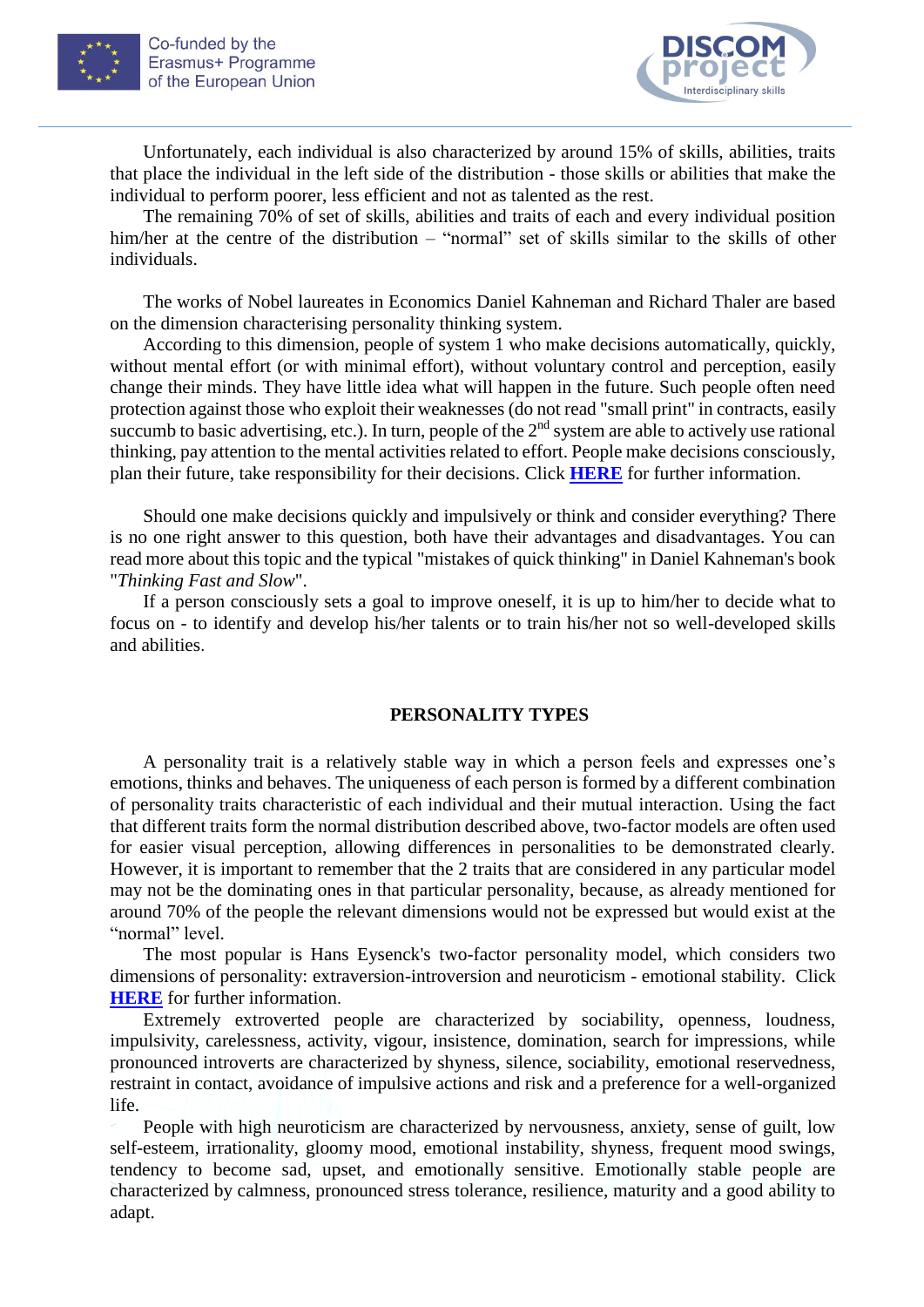



The four personality types identified by Eysenck are similar to the temperament types already put forward by Hippocrates. High neuroticism and high extraversion correspond to the choleric temperament type. High neuroticism and low extraversion correspond to the melancholic type. Low neuroticism, high extraversion is characteristic of the sanguine type, and low neuroticism, low extraversion is characteristic of the phlegmatic temperament type.

Eysenck's two-dimensional personality model can be used to gain insight into one's personality, but both Eysenck and other researchers have acknowledged that in order to more precisely analyse personality, it is necessary to supplement the model with other factors.

For example, the developers of the fairly widely used **MBTI** or Myers-Briggs type indicator have based the instrument on Karl Gustav Jung's findings and name four basic personality factors or dichotomies: orientation of consciousness (extraversion or oriented towards the external or introversion or oriented towards oneself), type of information selection (empirical or based on your worldview), the way decisions are made (rational or emotional), and the planning of activities (planning or guided by circumstances).

[Cattel's model of 16 personality factors,](https://www.dandebat.dk/eng-person3.htm) according to which the features that can be used to describe a personality are as follows: closedness-openness, low intelligence-high intelligence, emotional instability-emotional resilience, deference-assertiveness, carelessness-responsibility, dishonesty- high morale, insecurity-courage, cruelty-softness, suspicion-trust, dreaminesspracticality, naivety-reasonable calculation, tendency to guilt-self-confidence, frigidity-plasticity, dependence on group independence, low behavioural self-control - high behavioural self-control, tension-release.

One of the most recognized theories of modern personality traits is the **Big Five model** [developed by Costa & McCrae,](https://www.mentalhelp.net/psychological-testing/big-five-personality-traits/) which describes personality in five dimensions: neuroticism, extraversion, agreeableness, conscientiousness, and openness to experience. Each of these features has six sub-factors. Neuroticism is characterized by nervousness, insecurity, self-doubt, emotionality, anxiety, self-pity and sadness. Extraversion is characterized by self-confidence, activeness, sociability, communicativeness, and relationship orientation. Agreeableness is characterized by sincerity, kindness, helpfulness, willingness to help and cooperate, ability to forgive. Conscientiousness is characterized by discipline, organization, responsibility, diligence, perseverance, purposefulness. Openness to experience is characterized by imagination, creativity, wide interests, and curiosity.

# **HOW TO IDENTIFY THE NEED FOR CHANGE?**

To make a decision about the need for change, the model developed by Professor Bill Burnett - *5 steps to designing the life you want* would be useful*.* 

Watch Bill Burnet's TEDx speech **[VIDEO.](https://www.youtube.com/watch?v=SemHh0n19LA)**

The same person may behave very differently in different circumstances, even the most indepth research of personality does not allow us to predict a person's actions in a real situation with 100% certainty. However, in order to understand oneself, make the most conscious decisions about one's own improvement, changes in one's life, such research could be useful.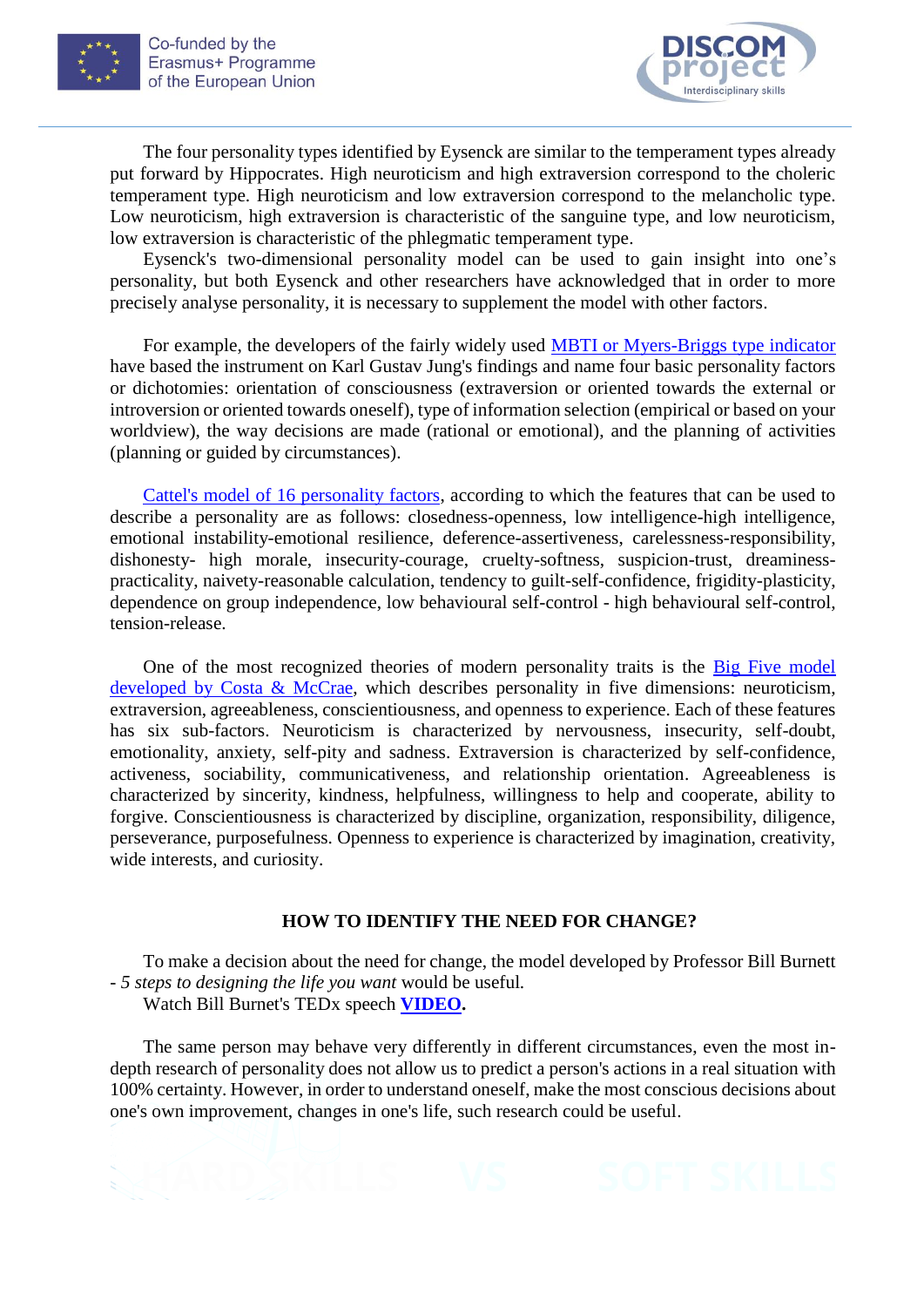



We offer a 5-step method that can help you decide on the need to consciously improve certain aspects of your personality.



#### **Step 1. Understand the need for change.**

The person realizes the need for change both by receiving external encouragements (feedback from friends, parents, teachers, direct managers), by being aware of his / her insufficient ability to do something, and by feeling stressed about how to succeed in realizing an idea.

#### **Step 2. Understand the strengths and weaknesses of one's personality.**

Many personality research tests are currently available online, along with the interpretation of test results. Each individual can use it as an insight into their personality. However, it should be remembered that professional personality research tools are the work tools of certified psychologists.

On this [website](https://personality-project.org/) you will find a summary of personality theories and research.

On this [website](https://www.mentalhelp.net/psychological-testing/big-five-personality-traits/) you can learn more about personality tests used in psychology.

# **You can get additional information and identify the strengths and weaknesses of your personality online using these links:**

**Tests for identifying your temperament:** <https://www.temperamentquiz.com/> <https://www.strategicaction.com.au/keirsey-temperament-sorter-questionnaire> **JUNG'S PERSONALITY TEST:** <https://www.123test.com/jung-personality-test/> **DISC personality test:** <https://www.123test.com/disc-personality-test/> **Cattell`s 16 personality factors test:** <https://psycho-tests.com/test/cattell-16pf> *Big Five* **personality test:** <https://www.123test.com/personality-test/>

# **Step 3. Analyse the situation and resources available.**

Using the [logical levels model](https://www.skillsyouneed.com/lead/logical-levels.html) developed by Robert Dilts, it is possible to better understand the different levels at which we experience our world. The [logical level model](http://agile-space.com/en/agile-dilts-pyramid-changes/) is easy to use for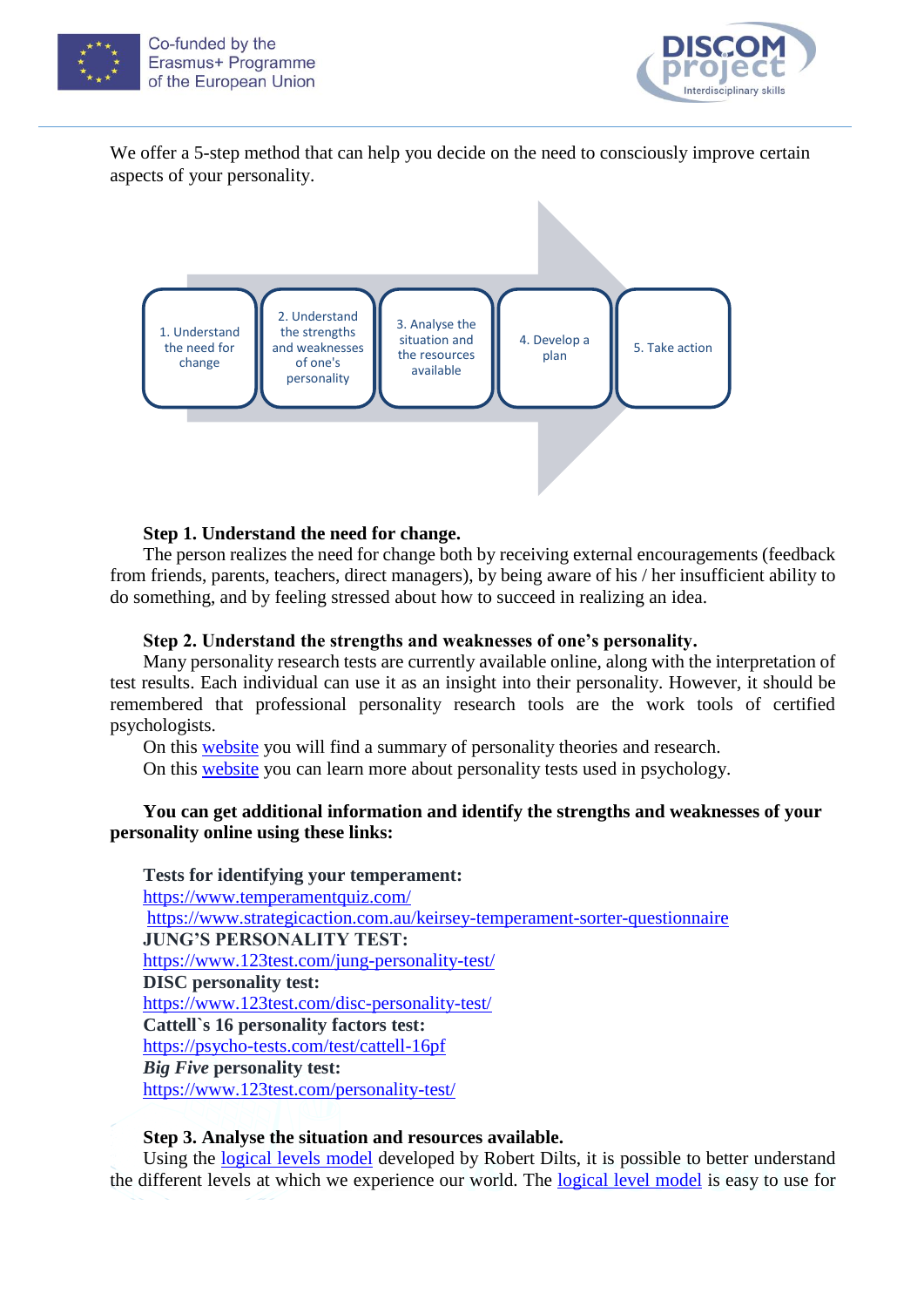



understanding and being aware of the need for change in order to decide on the goal that a person wants to achieve and in order to choose specific actions.

When analysing resources, it is also necessary to think about whether it would be possible to use a conversation with a counsellor, personal development specialist, psychologist as a resource. Perhaps a conversation with someone who has already dealt with a similar situation or is currently dealing with it would be useful.

# **Step 4. Develop a plan.**

Research shows that people who consciously set goals value their happiness higher when they achieve them than those who have also achieved the same goal, but this has not happened as a result of a conscious decision. It is important to consciously set short term and long term goals, to create a conscious plan. It must be remembered that goals must be specific, measurable and achievable.

# **Step 5. Take action.**

In order to stimulate the introduction of new habits and ensure the continuation of new activities in the long run, the plan must provide for "small milestones", at which a person awards himself a small "prize" (which, of course, will be completely individual). In order to make it easier to start the implementation of the plan, it is recommended to take at least a small step in its implementation at the moment of accepting the plan (if you decide to start going to the swimming pool, then you should call immediately and arrange the clothes that you need to take to the pool. If you have decided to develop your communication skills under the guidance of a specific consultant, then you should find the consultant's contacts and write a message immediately).

# **HOW TO HELP STUDENTS UNDERSTAND THEMSELVES?**

The need for a paradigm shift in education is a global issue. If in the past good education was considered as *knowing a lot*, then today the goal of education is to *understand the essence and be able to apply the knowledge*. The knowledge base should not be divided according to the principle of separate subjects and courses, but should be oriented towards *transversal* or interdisciplinary skills. The student must be able to apply knowledge, skills and express attitudes in a complex way, solving problems in changing real life situations (*Education 2030*).

To a certain extent, a modern teacher becomes a student's personal development coach, helping the student not only to acquire certain knowledge, but also promoting the student's desire to be aware of how to learn what he/she would put into practice, what soft skills are needed to make it more effective.

While defining the goal and task of a specific study course, it is necessary to include the conscious development of the student's soft skills as an important task.

When creating the traditional feedback on what has been learned and understood in the lesson, it is necessary to encourage students to analyse issues such as:

- What soft skills are needed to apply what was acquired into practice?
- How do I assess my own personal level of these necessary soft skills at present?
- What can I do to raise the level of these soft skills?

When analysing group work on any specific phenomenon that is being learned, during the feedback it is necessary to encourage students to assess their soft skills, which were necessary to complete the specific learning task.